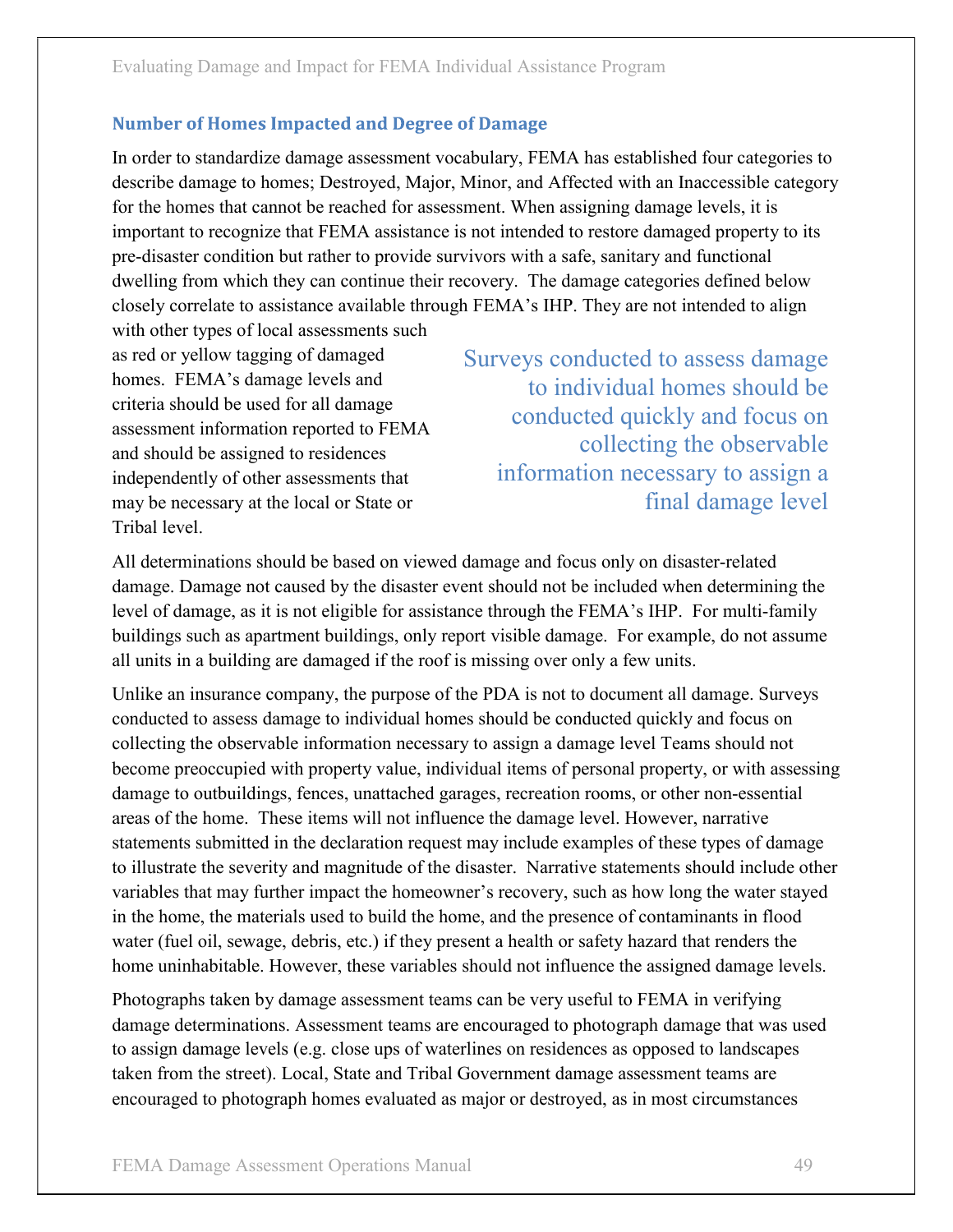FEMA staff will be required to take photographs of damaged or destroyed dwellings.

**Inaccessible: Conventionally built structures and manufactured homes** 



Homes located on the flooded road are generally counted as inaccessible. For those residences that have damage that can be clearly viewed from a safe vantage point, a damage level should also be assigned.

This group includes homes that are inaccessible by reasonable means, due to disaster-related loss of access (e.g. bridge out, road flooded or blocked by landslide, mudslide, severe erosion, washed out, etc.). If the homes can safely be reached by another route, they should not be considered inaccessible. Typically, inaccessible is used to denote homes that cannot be accessed can be clearly viewed room as ance whereas well also be assigned.<br>
also be assigned.<br>
This group includes homes that are inaccessible by reasonable means, due to disaster-related loss<br>
of access (e.g. bridge out, road floo appropriate damage category. Individual apartment units that are not habitable due to damage to lower floors should also be included in the assessment.

Basement Damage Assessment Methods- For the purpose of recording flood or sewer back up damage, a finished basement is defined as one which contains any of the following essential rooms: Occupied bedrooms, bathrooms, kitchen and/or living room. During the assessment process, the level of damage will be recorded using the same depth of water level measurements shown for flood assessment contained within Major and Minor. Recreational and other common areas of the basement are non-essential living space, and assessments and damage should be evaluated as though the basement is unfinished.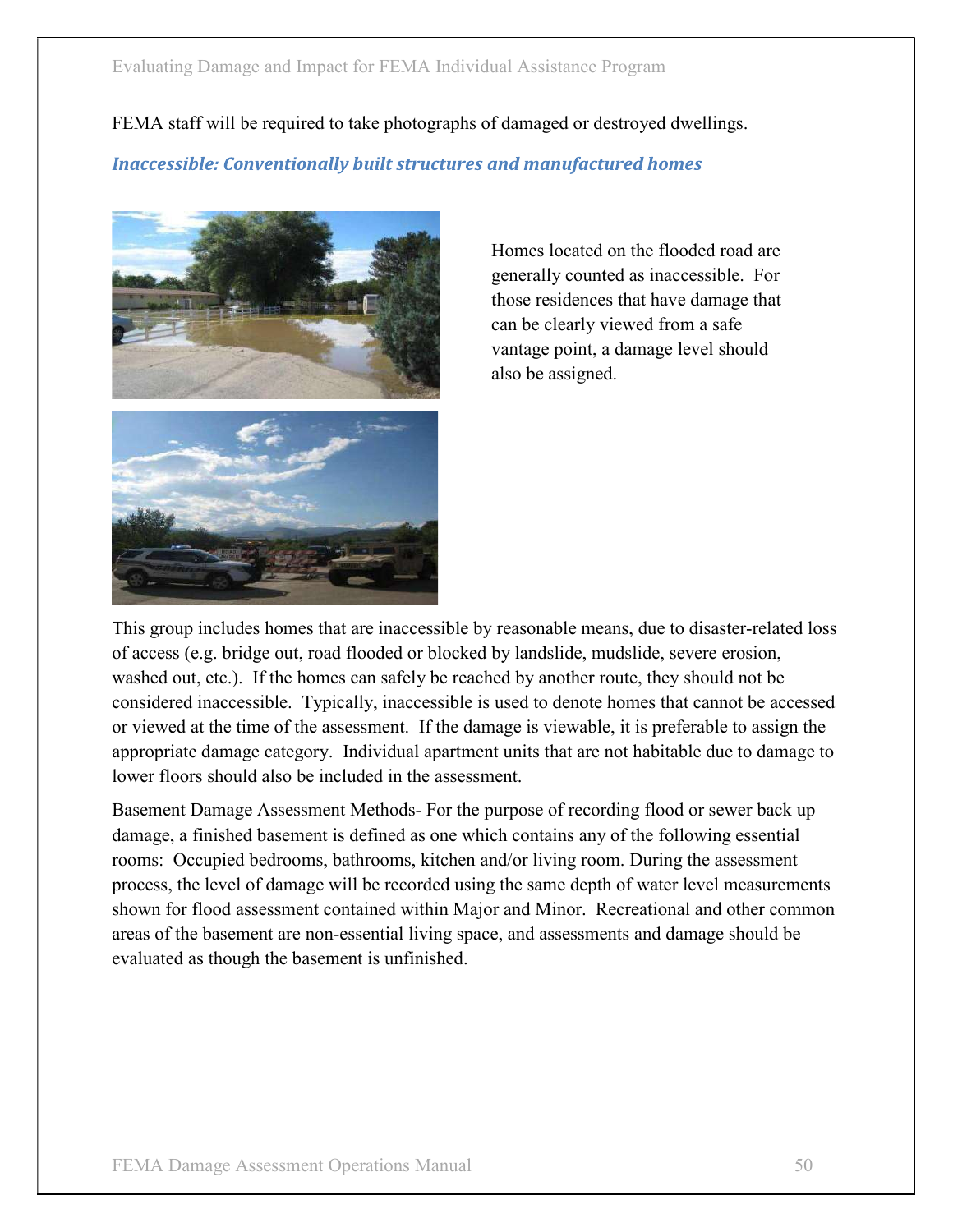## **Destroyed: Conventionally built structures**

NOTE: One photo per dwelling is requested in this category.

The residence is a total loss, or damaged to such an extent that repair is not feasible. Any of the following factors may constitute a status of destroyed:

- $\blacksquare$ Complete failure of two or more major structural components - e.g. collapse of basement walls, foundation, load-bearing walls, or roof
- Only foundation remains
- A residence that is in imminent threat of collapse because of disaster-related damage or confirmed imminent danger - e.g. impending landslides, mudslides, or sinkholes.



Assistance Program<br>
egory.<br>
tent that repair is not feasible.<br>
destroyed:<br>
al components - e.g. collapse of basement<br>
se because of disaster-related damage or<br>
mdslides, mudslides, or sinkholes.<br>
The foundation and two or of this residence have failed.

This residence has collapsed.



The roof and walls of this home have been compromised and it is off its foundation.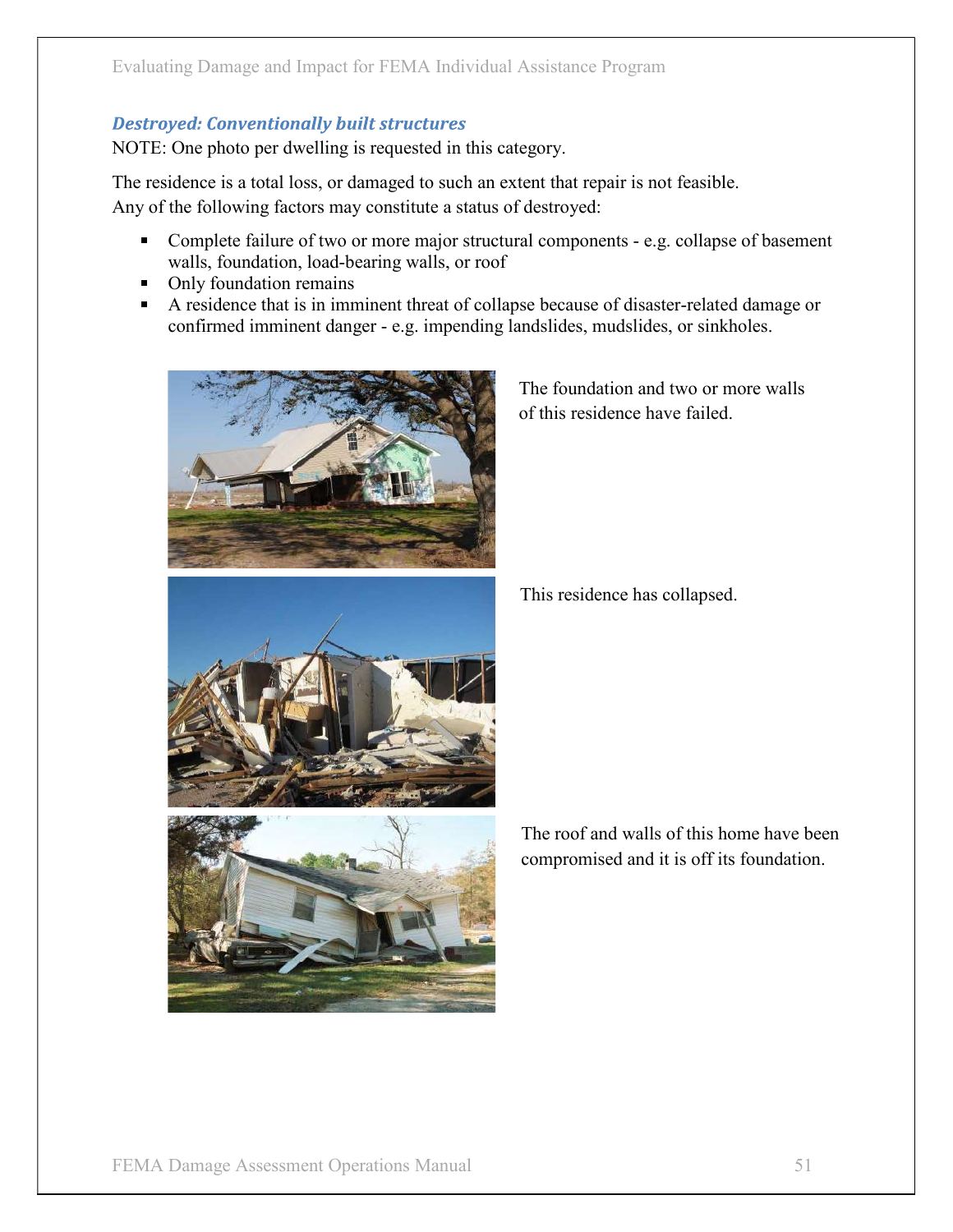NOTE: One photo per dwelling is requested in this category.

A residence may be categorized as having major damage when it has sustained significant structural damage and requires extensive repairs. Some examples of major damage include:

- Failure or partial failure to formulation to include ratios of the real failure or partial failure or partial failure to structural elements of the roof to include rafters, ceiling joists, ridge boards, cet.<br>Failure or par  $\blacksquare$ ridge boards, etc.
- Failure or partial failure to structural elements of the walls to include framing, sheathing, etc.
- Failure or partial failure to foundation to include crumbling, bulging, collapsing, horizontal cracks of more than two inches, and shifting of the residence on the foundation of more than six inches ing Damage and Impact for FEMA Individual Assistance Program<br> **Conventionally built structures**<br> **One photo per dwelling is requested in this category.**<br> **ence may be categorized as having major damage when it has sustaine**
- $\blacksquare$ Residences with a water line 18 inches above the floor in an essential living space, a completely full





Based on this view, at least 12 units should be classified as having major damage. All units in an apartment building will not necessarily have the same damage level.



residence is higher than 18 inches on the first floor.



The structural elements of this wall have failed.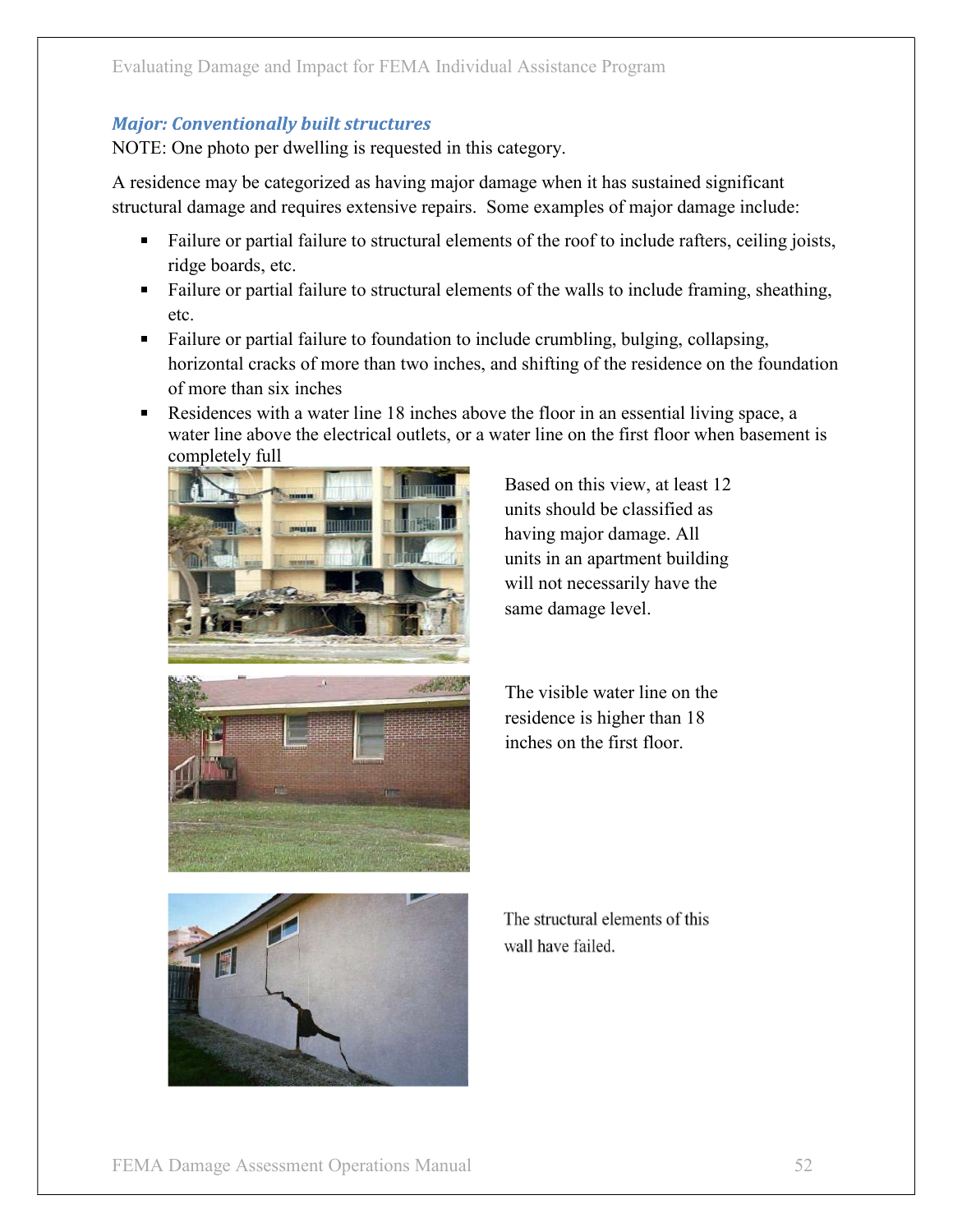Minor damage encompasses a wide range of damage that does not affect the structural integrity of the residence. Some examples of minor damage include:

- Nonstructural damage to roof components over essential living space to include large
- ing Damage and Impact for FEMA Individual Assistance Program<br> **Conventionally built structures**<br> **damage encompasses a wide range of damage that does not affect the structural integrity**<br> **esidence.** Some examples of minor Implement of FEMA Individual Assistance Program<br>
Conventionally built structures<br>
alamage encompasses a wide range of damage that does not affect the structural integrity<br>
sidence. Some examples of minor damage include:<br>
N exterior components to include house wrap, missing doors, broken window framings; or substantial loss of exterior covering, such as missing siding, vinyl, stucco, etc. ing Damage and Impact for FEMA Individual Assistance Program<br> **Conventionally built structures**<br> **Slamage encompasses a wide range of damage that does not affect the structural integrity<br>
sidence. Some examples of minor da**
- **Multiple small vertical cracks in the foundation**
- Damage to chimney to include, tilting, fallen, cracks, or separated from the residence
- Damage to or submersion of mechanical components, e.g. furnace, boiler, water heater,
- Water line less than 18 inches in an essential living space
- Damage or disaster related contamination to a private well or septic system



This residence has nonstructural damage to the roof and broken windows.

is missing siding, vinyl, stucco, etc.<br>
tion<br>
n, cracks, or separated from the residence<br>
mponents, e.g. furnace, boiler, water heater,<br>
cell pressure switch, etc.<br>
l living space<br>
o a private well or septic system<br>
This r been tarp covered after it lost some shingles.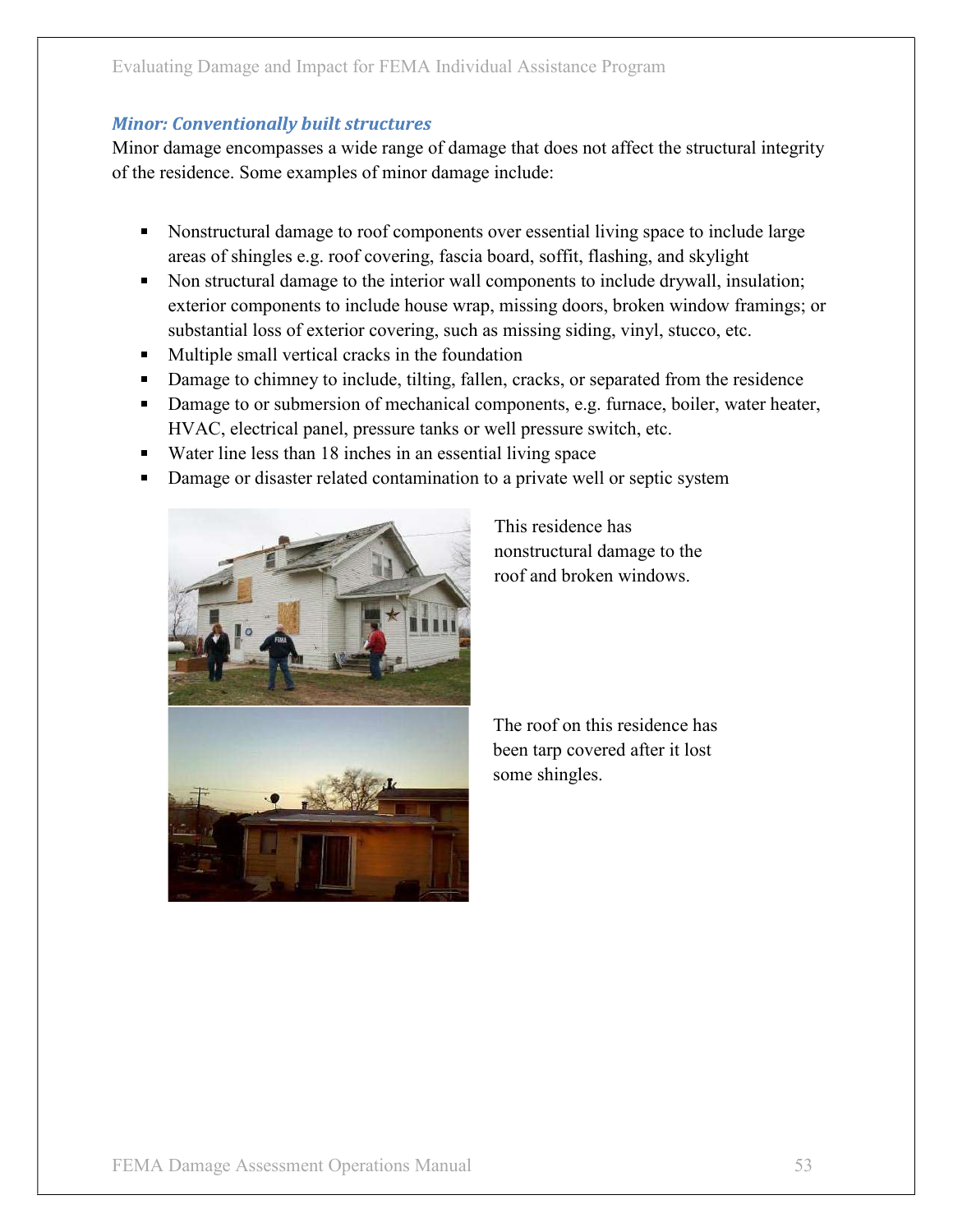This category includes residences with minimal damage to the exterior of the home and nonessential basements. Residents can remain in the structure. Some examples of affected damage include: may Damage and Impact for FEMA Individual Assistance Program<br>
A. Conventionally built structures<br>
tegory includes residences with minimal damage to the exterior of the home and non-<br>
11 basements. Residents can remain in t

- Partial missing shingles or siding (non-continuous/sporadic), home kept roof structure intact
- **Cosmetic damage such as paint discoloration or loose siding**
- Broken screens
- Gutter damage and debris
- Damage to an attached structure such as a porch, carport, garage, or outbuilding not for commercial use
- Damage to landscaping, retaining walls, or downed trees that do not affect access to the residence or has not collapse into residence
- components are not damaged or submerged



Damage to this soffit represents nonstructural damage to the roof.



Only an outbuilding has sustained damage.



The residence has gutter and roof damage. The tree does not impact the damage level of the home.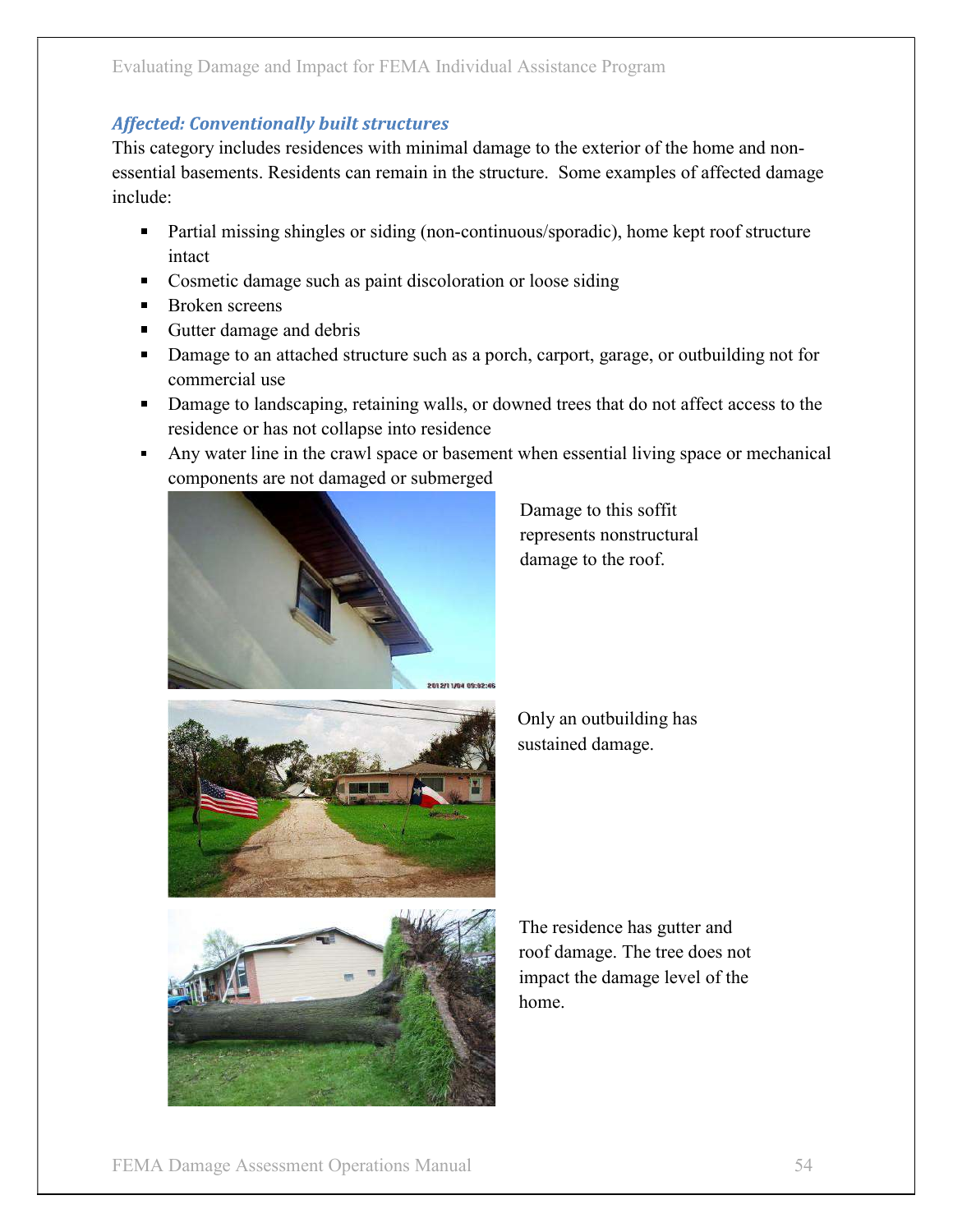NOTE: One photo per dwelling is requested in this category.

The residence is a total loss. Any one of the following factors may constitute a status of Evaluating Damage and Impact for FEMA Individual Assistance Program<br> **Destroyed: Manufactured home**<br>
NOTE: One photo per dwelling is requested in this category.<br>
The residence is a total loss. Any one of the following fact

- The residence's frame is bent, twisted, or otherwise compromised
- The residence is missing the roof covering and the structural ribbing has collapsed for the majority of the roof system Assistance Program<br>
egory.<br>
factors may constitute a status of<br>
saster:<br>
wise compromised<br>
the structural ribbing has collapsed for the<br>
The manufactured home is<br>
missing the roof and at least<br>
two walls.





missing the roof and at least two walls.

The frame of the manufactured home has been bent.



missing the roof and at least<br>
wo walls.<br>
The frame of the manufactured<br>
home has been bent.<br>
This manufactured home is<br>
missing the roof covering, and<br>
at least one wall has been<br>
compromised. missing the roof covering, and at least one wall has been compromised.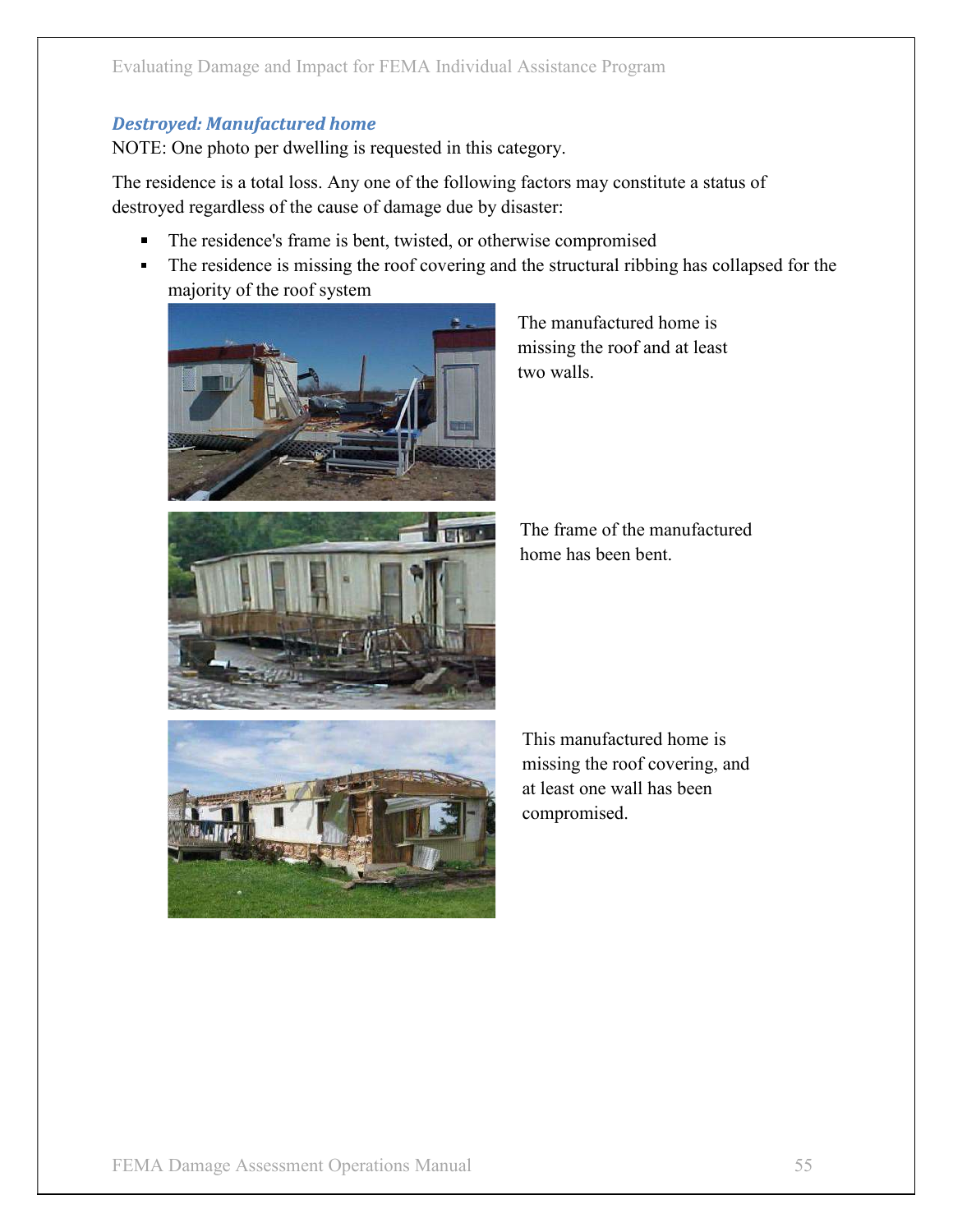## **Major: Manufactured home**

NOTE: One photo per dwelling is requested in this category

The residence has sustained structural or significant damage that requires extensive repairs. Any one of the following may constitute major damage:

- The residence has been displaced from the foundation, block or piers, and other structural components have been damaged
- Water has come into contact with the floor system to include belly board insulation, ductwork, and subflooring



Although much of the roof is missing, the structural ribbing of the roof system is still intact.



Visible water line above the floor system.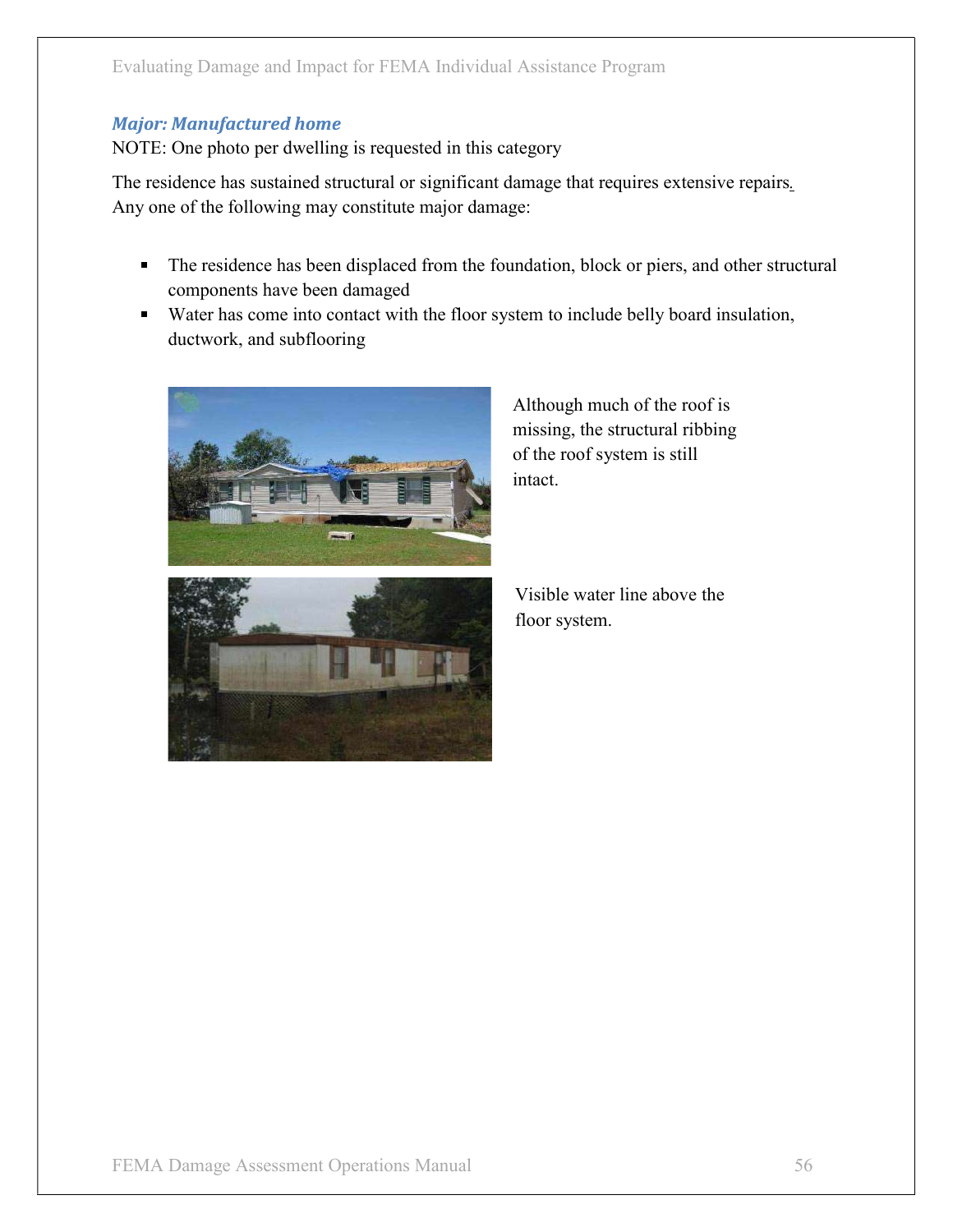The residence is damaged and requires minimal repairs. Some of the items that determine minor<br>The residence is damaged and requires minimal repairs. Some of the items that determine minor<br>damage are listed below:<br>There is damage are listed below:

- There is no structural damage to the residence and it has not been displaced from the foundation
- Nonstructural components have sustained damage e.g. windows, doors, wall coverings, roof, bottom board insulation, ductwork, and/or utility hook up
- Water line is below the floor system
- **HVAC** interior mechanical unit is impacted



A portion of the roof has been damaged.



The visible water line is below the floor system.



Nonstructural components of one wall have sustained damage.